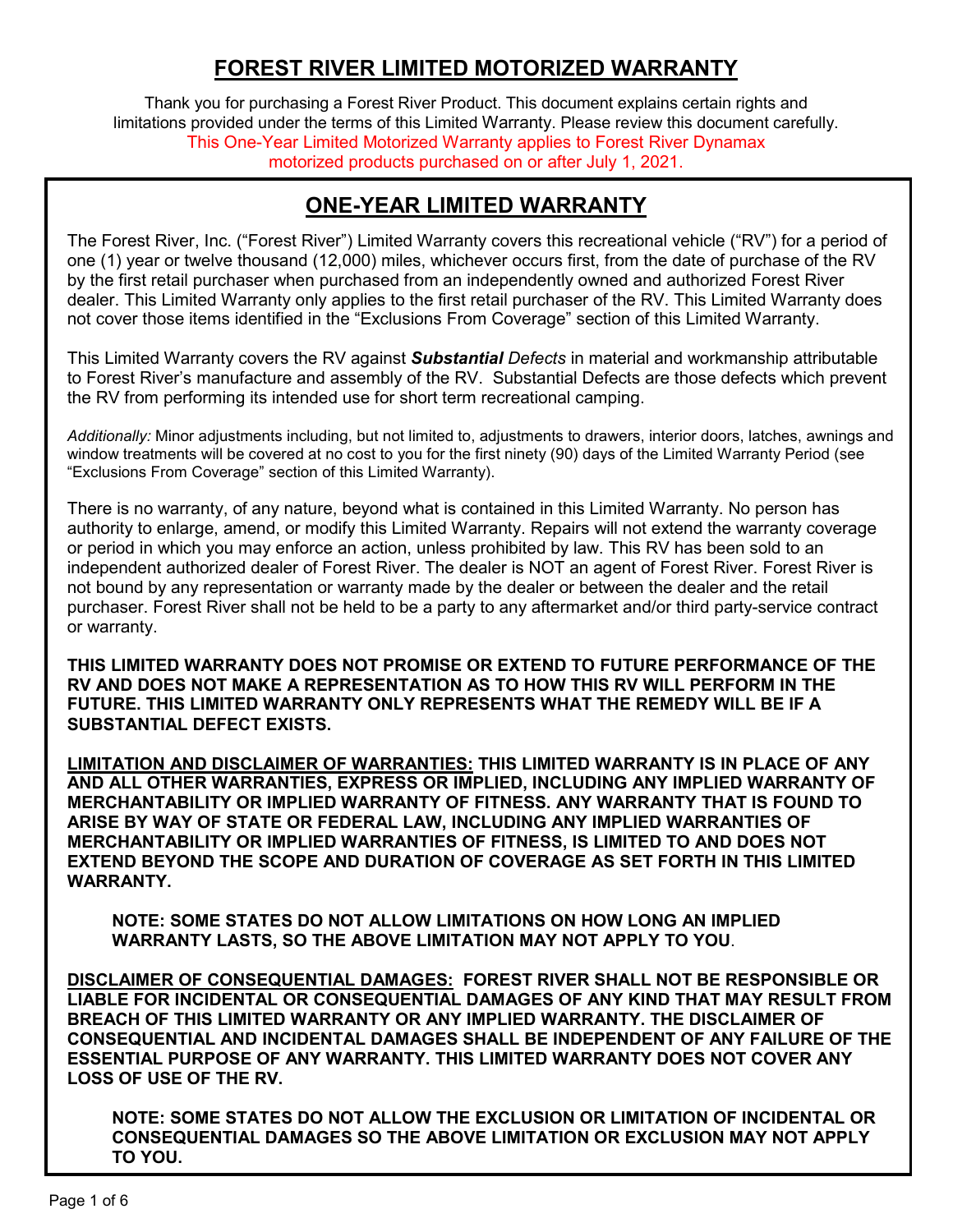#### **DYNAMAX TWO-YEAR LIMITED STRUCTURAL WARRANTY**

Dynamax, a division of Forest River, Inc. provides this Limited Structural Warranty, which applies to Forest River Dynamax motorized products purchased on or after July 1, 2021.

The Dynamax Limited Structural Warranty covers this recreational vehicle ("RV") for a period of two (2) years or twenty-four thousand (24,000) miles, whichever occurs first, from the date of purchase of the RV, by the first retail purchaser, when purchased from an independently owned and authorized Forest River dealer. This Limited Structural Warranty only applies to the first retail purchaser of the RV. This Limited Structural Warranty does not cover those items identified here as "not covered" or included in the "Exclusions From Coverage" section of the Limited Warranty.

This Limited Structural Warranty covers ONLY the frame structure for the following named components and does not cover the exterior: the aluminum frame structure of the sidewalls, slide outs, roof, floor, front wall, and rear wall. This Limited Structural Warranty covers the RV against *Substantial Defects* in materials and workmanship attributable to Dynamax's manufacture and assembly of the above named structural portions of the RV. Substantial Defects are those defects which prevent the RV from performing its intended use for short term recreational camping or travel. NOTE: this Limited Structural Warranty does not cover the steel chassis for which the living quarters has been built on.

**THIS LIMITED WARRANTY DOES NOT PROMISE OR EXTEND TO FUTURE PERFORMANCE AND DOES NOT MAKE A REPRESENTATION AS TO HOW THIS RV WILL PERFORM IN THE FUTURE. THIS LIMITED WARRANTY ONLY REPRESENTS WHAT THE REMEDY WILL BE IF A DEFECT EXISTS. NOTE:**  This Limited Structural Warranty expires two (2) years from the date of purchase by the first retail purchaser. This Limited Structural warranty is not a part of the One-Year Limited Warranty provided with the RV.

#### **Examples of Dynamax Structure Depictions**



Note: Not shown to scale.

**LIMITATION AND DISCLAIMER OF WARRANTIES: THIS LIMITED WARRANTY IS IN PLACE OF ANY AND ALL OTHER WARRANTIES, EXPRESS OR IMPLIED, INCLUDING ANY IMPLIED WARRANTY OF MERCHANTABILITY OR IMPLIED WARRANTY OF FITNESS. ANY WARRANTY THAT IS FOUND TO ARISE BY WAY OF STATE OR FEDERAL LAW, INCLUDING ANY IMPLIED WARRANTIES OF MERCHANTABILITY OR IMPLIED WARRANTIES OF FITNESS, IS LIMITED TO AND DOES NOT EXTEND BEYOND THE SCOPE AND DURATION OF COVERAGE AS SET FORTH IN THIS LIMITED WARRANTY. NOTE: SOME STATES DO NOT ALLOW LIMITATIONS ON HOW LONG AN IMPLIED WARRANTY LASTS, SO THE ABOVE LIMITATION MAY NOT APPLY TO YOU**.

There is no warranty, of any nature, beyond what is contained in this Limited Structural Warranty. No person has authority to enlarge, amend, or modify this Limited Structural Warranty. Repairs will not extend the warranty coverage or period in which you may enforce an action, unless prohibited by law. This RV has been sold to an independent authorized dealer of Forest River. The dealer is NOT an agent of Forest River or Dynamax. Dynamax is not bound by any representation or warranty made by the dealer or between the dealer and the retail purchaser. Dynamax shall not be held to be a party to any aftermarket and/or third party-service contract or warranty.

**DISCLAIMER OF CONSEQUENTIAL DAMAGES: DYNAMAX SHALL NOT BE RESPONSIBLE OR LIABLE FOR INCIDENTAL OR CONSEQUENTIAL DAMAGES OF ANY KIND THAT MAY RESULT FROM BREACH OF THIS LIMITED WARRANTY OR ANY IMPLIED WARRANTY. THE DISCLAIMER OF CONSEQUENTIAL AND INCIDENTAL DAMAGES SHALL BE INDEPENDENT OF ANY FAILURE OF THE ESSENTIAL PURPOSE OF ANY WARRANTY. THIS LIMITED WARRANTY DOES NOT COVER ANY LOSS OF USE OF THE RV. NOTE: SOME STATES DO NOT ALLOW THE EXCLUSION OR LIMITATION OF INCIDENTAL OR CONSEQUENTIAL DAMAGES SO THE ABOVE LIMITATION OR EXCLUSION MAY NOT APPLY TO YOU.**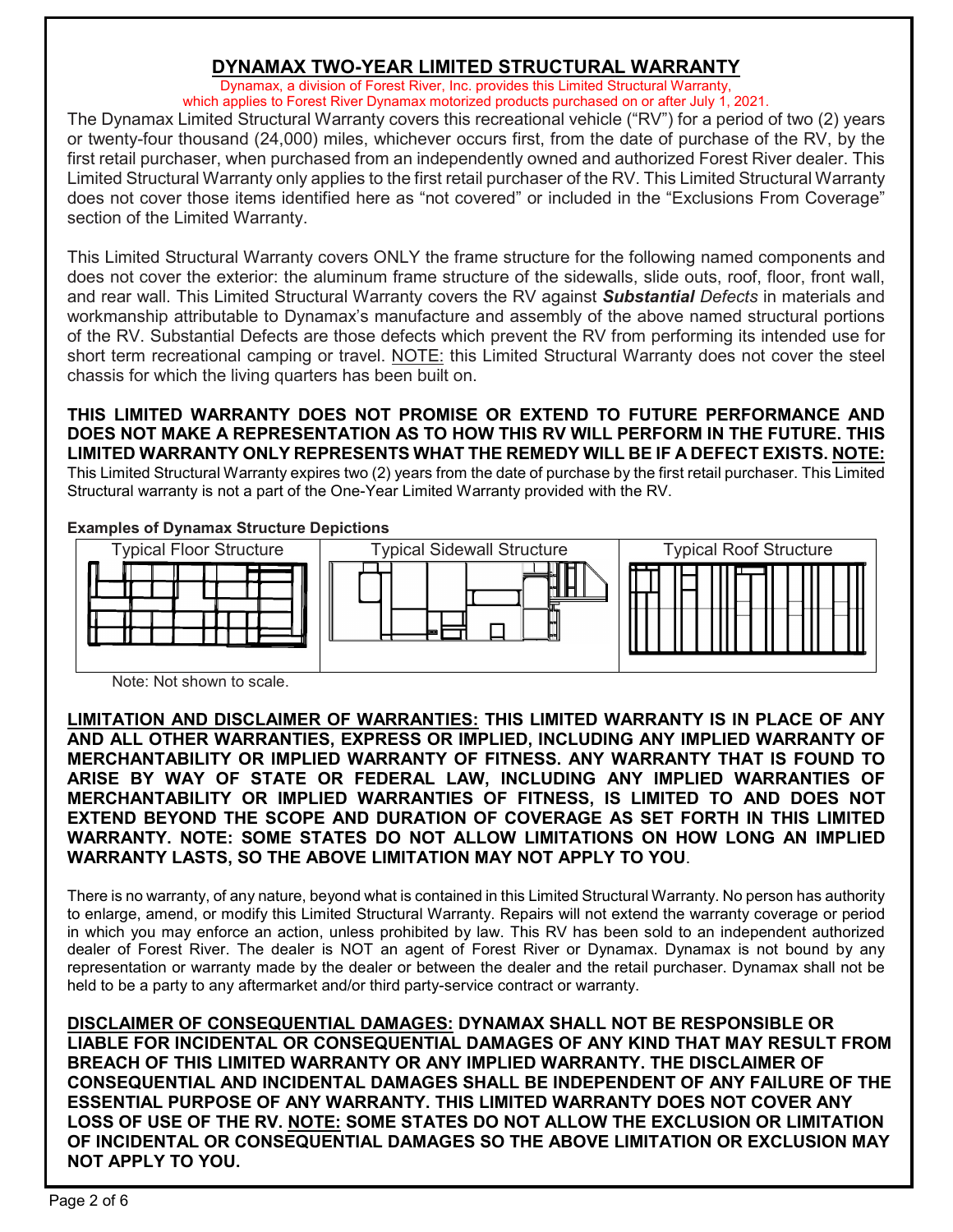#### **IMPORTANT TERMS APPLICABLE TO FOREST RIVER WARRANTIES SERVICE**

This RV is designed solely for its intended purpose of short term recreational camping. It is normal to expect some warranty service during the Limited Warranty Period. If the need for warranty service should arise, you should contact your independent authorized selling dealer (to the extent possible) or local independent authorized dealer to schedule the repairs*.* Owner shall deliver this RV for warranty service within a reasonable time after discovery of the Substantial Defect and within the applicable Warranty Period. All expenses incurred in obtaining warranty service, including but not limited to gas, mileage, and accommodations, shall be the Owner's responsibility.

*Please note*: Forest River does not control independent authorized dealerships or the scheduling of repairs at their facilities and you may encounter delays.

If you encounter difficulty obtaining warranty service, please contact Forest River's Customer Service Department at: Post Office Box 3030, Elkhart, Indiana 46515-3030 or 574-825-7000. For more information regarding Forest River service contacts please visit www.forestriverinc.com.

### **DEFECT vs. DAMAGE**

The Forest River Limited Warranty only covers "Substantial Defects" in materials or workmanship attributable to Forest River's manufacturer and assembly of the RV, not "damages." "Damages" include issues or repairs stemming from misuse or collision that occurs after the purchase of the RV by the first retail purchaser, as well as repairs due to lack of maintenance because it is the owner's responsibility to maintain the RV, see Owner Responsibilities and Maintenance below.

### **GOODWILL REPAIRS**

Performance of repairs on portions of the RV "Excluded from Coverage" or after expiration of the Limited Warranty Period shall be considered "Goodwill" repairs. Forest River is not obligated to perform Goodwill repairs and performance of Goodwill repairs shall not alter the express terms of the applicable Limited Warranty.

#### **REPAIR REMEDY AND NOTICE**

*REPAIR REMEDY:* Forest River's SOLE OBLIGATION under this Limited Warranty is to repair any covered Substantial Defect discovered within the applicable Limited Warranty Period if not excluded under the terms of this Limited Warranty. If the authorized selling dealer or local independent authorized dealer does not adequately repair the RV, the Owner must provide written NOTICE by contacting Forest River IN WRITING at Post Office Box 3030, Elkhart, Indiana 46515-3030 and advise it of any Substantial Defect(s), including a list of the Substantial Defect(s), and provide Forest River (and not the authorized dealer) an opportunity to repair the RV. Forest River may require the Owner to deliver the RV to another authorized Forest River dealer or its factory facilities. Forest River, at its sole option, may cover the reasonable costs of transporting the RV to its factory. Refusal to allow Forest River an opportunity to repair the RV will void warranty coverage for the identified Substantial Defect(s).

**EXHAUSTION OF REMEDY AND LEGAL ACTION: OWNER MUST PROVIDE WRITTEN NOTICE AS DESCRIBED ABOVE AND PERMIT FOREST RIVER THE OPPORTUNITY TO REPAIR THE RV BEFORE OWNER MAY INITIATE ANY ACTION TO SEEK LEGAL OR EQUITABLE REMEDIES FOR BREACH OF THIS LIMITED WARRANTY OR ANY IMPLIED WARRANTIES.**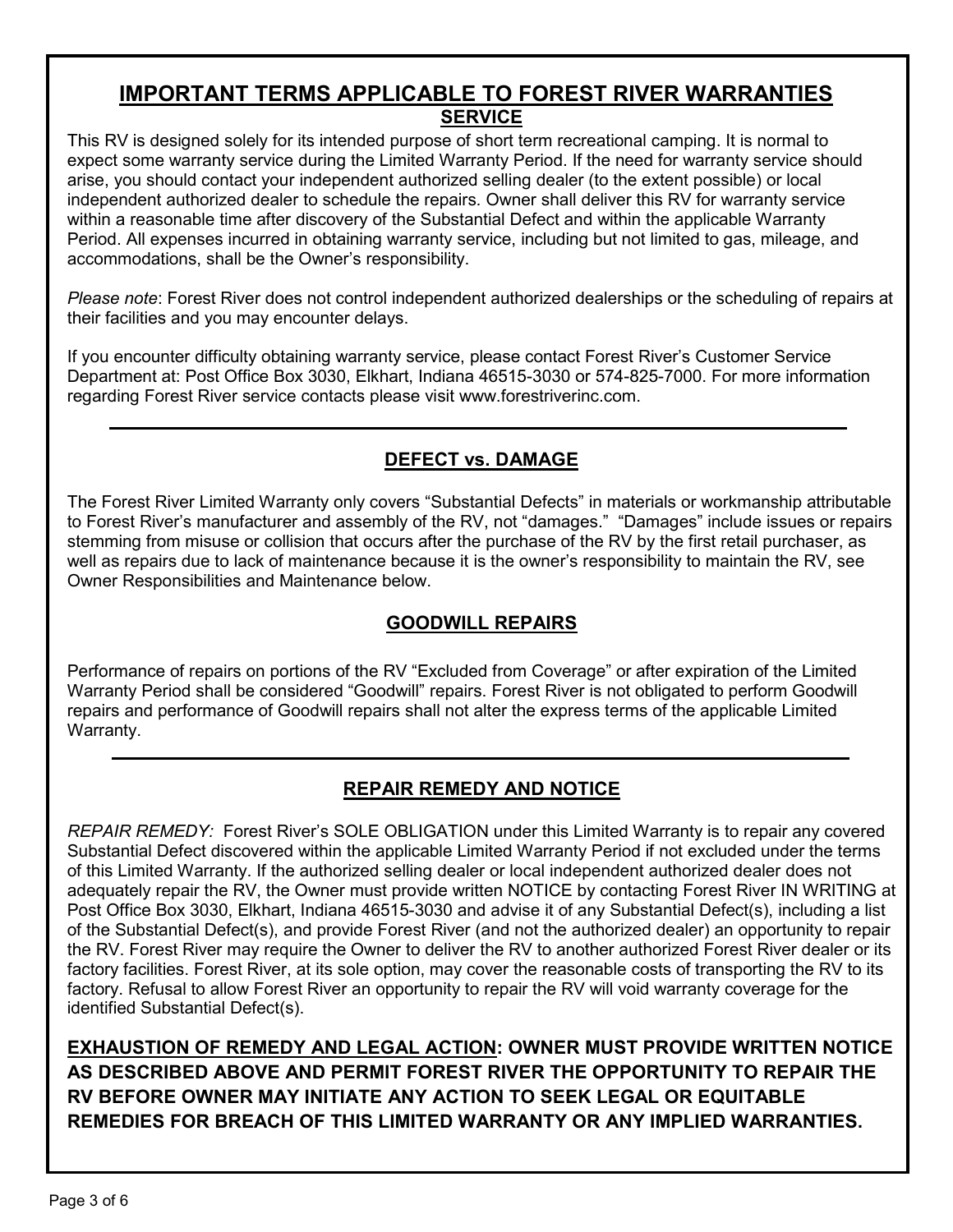### **PRIOR MODEL YEAR REMEDY**

If at the time of purchase by the first retail purchaser, the RV is not the current or prior model year, the Limited Warranty ends ninety (90) days after the date of purchase of the RV. The ninety (90) day warranty is subject to the same terms, conditions, and limitations of the Limited Warranty, excluding the applicable Limited Warranty Period. **ANY ACTION FOR BREACH OF THIS LIMITED WARRANTY OR ANY IMPLIED WARRANTY OR REVOCATION OF ACCEPTANCE OR ANY ACTION TO ENFORCE ANY PORTION OF THIS LIMITED WARRANTY MUST BE COMMENCED WITHIN THREE (3) MONTHS OF THE EXPIRATION OF THE NINETY (90) DAY WARRANTY PERIOD**.

**SOME STATES DO NOT ALLOW LIMITATIONS ON IMPLIED WARRANTIES OR THE STATUTE OF LIMITATIONS SO THE ABOVE LIMITATIONS OR EXCLUSIONS MAY NOT APPLY TO YOU.**

## **OWNER'S RESPONSIBILITIES AND MAINTENANCE**

**MAINTENANCE:** This RV and its component parts will require routine maintenance, service, cleaning, and care. Information regarding recommended and/or required routine maintenance can be found in the Owner's Manual. You, as the individual owner of the RV, are responsible for ensuring all recommended and/or required routine maintenance is performed timely and correctly. Maintenance services are excluded from this Limited Warranty.

**Warranty Registration:** Owner shall complete and return a warranty registration form at time of purchase. The return of this registration is a condition precedent to warranty coverage and failure to return the completed warranty registration will invalidate the Limited Warranties.

# **PARTS AND DESIGN CHANGES**

Forest River reserves the right to change the parts and design of its recreational vehicles from time to time without notice and with no obligation to maintain spare parts or make corresponding changes in products previously manufactured by Forest River.

# **WARRANTY REPAIRS AND ACCEPTANCE OF TERMS**

When you request and accept the performance of warranty repairs under the terms of this Limited Warranty, you are accepting all terms of this Limited Warranty, including but not limited to, warranty limitations and disclaimers, the forum selection clause, and the clause reducing the time period when a lawsuit must be filed for any breach of warranty.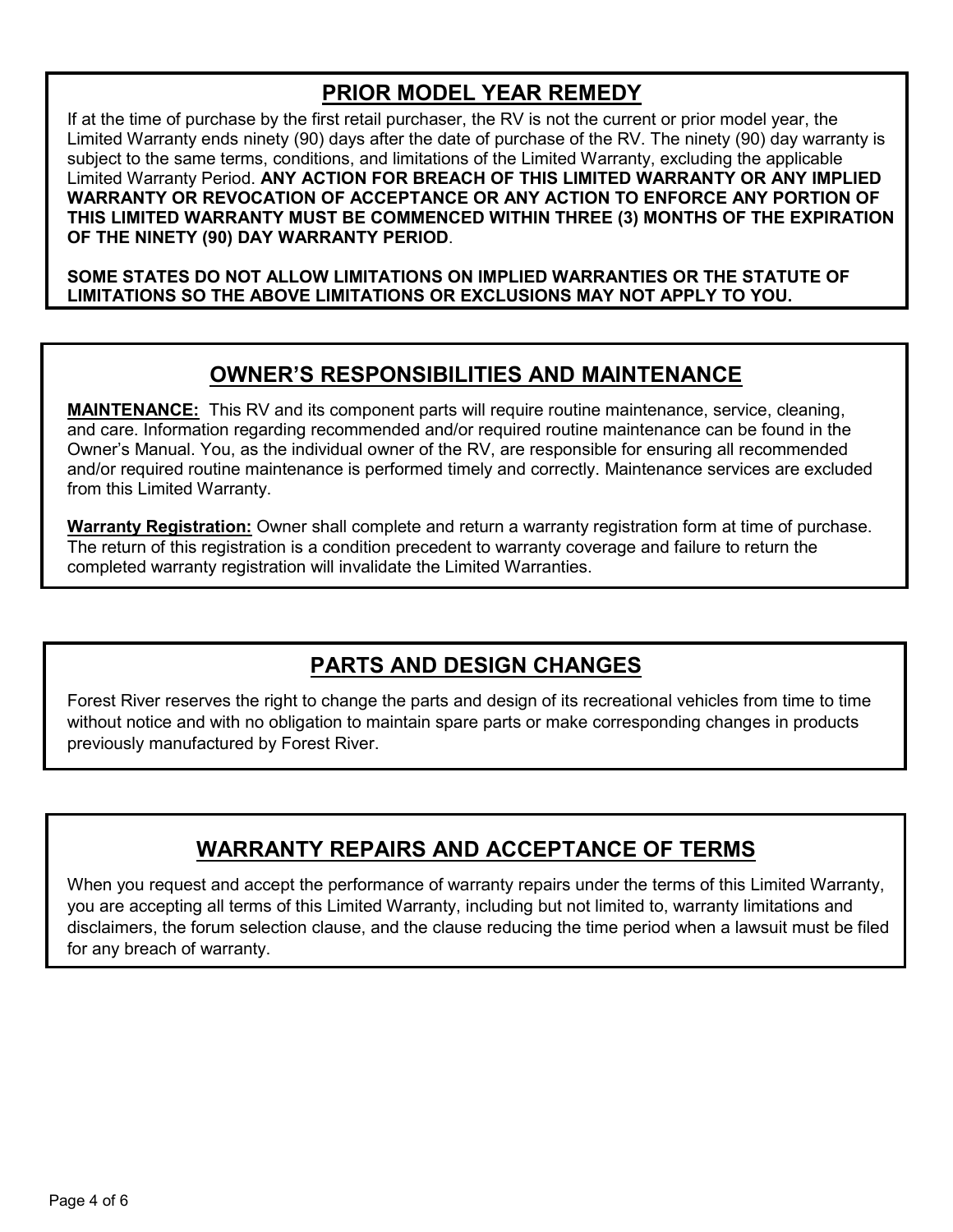## **EXCLUSIONS FROM COVERAGE**

#### **The Limited Warranty Does Not Apply To:**

- $\cdot$  Any use of the RV for purposes other than short term recreational camping. Such unauthorized use includes, but is not limited to, use for commercial, business, rental, or disaster relief purposes. Registration of the RV in the name of any business shall be considered conclusive evidence of commercial and/or business use.
- Recreational vehicles registered, licensed, or predominantly used outside the United States or Canada.
- Recreational vehicles purchased through an auction, wholesale, or from a dealer or party that is not an authorized dealer of Forest River.
- $\div$  Equipment, component parts, or accessories that are working as designed, but with which you are unhappy.
- Owner Maintenance, including but not limited to, maintaining or resealing exterior seals, tightening screws, latches, locks, maintaining air filters, bulbs, caulking and re-caulking, or any other items identified in Owner's Manual as "care and maintenance."
- $\div$  Damage or loss related to water leaks due to failure to properly maintain or care for the RV, such as failure to properly maintain exterior seals.
- Items that are added, installed, or changed after the RV leaves the possession of Forest River.
- Damage or loss to the RV caused by neglect, misuse, abuse, improper operation, theft, vandalism, improper balancing or overloading, accidents involving the RV, product modification, unprotected electrical hookups, failure to provide routine maintenance, unauthorized modifications, structural attachments, or repairs.
- $\cdot \cdot$  Damage or loss caused by normal use or wear, including discoloration or fading of exterior designs, discoloration or fading of fabrics, tearing, or deterioration caused by prolonged exposure to natural elements.
- Injury, damage or loss caused by improper ventilation, interior or exterior condensation, mold, mildew, or fungi.
- $\cdot \cdot$  The chassis including without limitation, any mechanical parts or systems of the chassis, frame, axles, tires, tubes, batteries, gauges, or optional generators.
- $\div$  Damage or loss caused by infestation of insects or animals.
- $\div$  Damage or loss cause by factors not attributable to Forest River such as road hazards, off road use, rocks, tire wear, tire failure, glass breakage, exposure to fumes emitted by other vehicles, corrosion or rust due to the environment, salt, corrosive chemicals, air pollutants, or condensation.
- Any appliance, component, system or part of the RV that is covered by another limited warranty. These items include, but are not limited to, roof air conditioners, microwave, refrigerator, oven, stove, CD player, television, DVD player, stereo, speakers, washer, dryer, water heater, camera or furnace. Forest River will administer certain separate appliance and component warranties only during the one-year Limited Warranty provided by Forest River. Please contact an authorized Forest River dealer for information on non-Forest River warranties. The terms of this Limited Warranty are not altered in any way by Forest River administering the separate appliance and component warranties.
- Adjustments to interior doors, latches, drawers, window treatments, awnings, tubes and locks beyond ninety (90) days after sale to first retail purchaser.
- Damages to the fiberglass caps such as rock chips, fading, impact, scratches or failure to maintain all as described herein and set out in the Owner's Manual.
- $\bullet$  Damage or loss caused by the willful or negligent acts of any driver of the RV, an accident involving the RV, or the condition of any road surface.
- Damage or loss to the RV caused by pulling a tow vehicle, use of the tow vehicle, improper selection or installation of towing hitch, weight distribution, sway control or equalizer equipment, or damage to RV or tow vehicle.